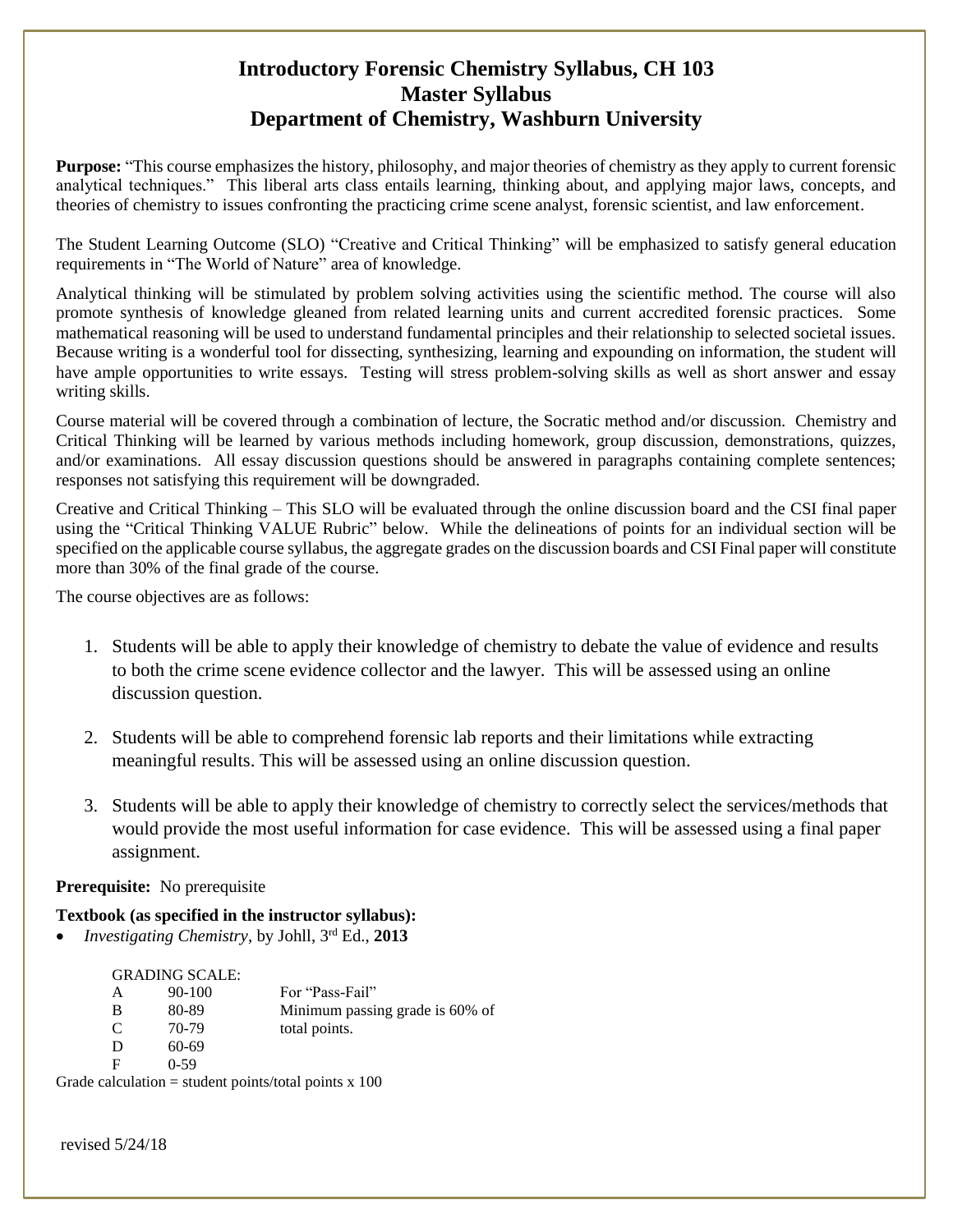# Critical Thinking VALUE Rubric

*Evaluators are encouraged to assign a zero to any work sample or collection of work that does not meet benchmark (cell one) level performance.*

|                                                                                                                      | Capstone                                                                                                                                                                                                                                                                                                             | <b>Milestones</b>                                                                                                                                                                                    |                                                                                                                                                                                                                                                                                       | <b>Benchmark</b>                                                                                                                                                       |
|----------------------------------------------------------------------------------------------------------------------|----------------------------------------------------------------------------------------------------------------------------------------------------------------------------------------------------------------------------------------------------------------------------------------------------------------------|------------------------------------------------------------------------------------------------------------------------------------------------------------------------------------------------------|---------------------------------------------------------------------------------------------------------------------------------------------------------------------------------------------------------------------------------------------------------------------------------------|------------------------------------------------------------------------------------------------------------------------------------------------------------------------|
|                                                                                                                      | 5 points                                                                                                                                                                                                                                                                                                             | 3-4 points                                                                                                                                                                                           | 2-3 points                                                                                                                                                                                                                                                                            | 1 point                                                                                                                                                                |
| <b>Explanation of</b><br>issues                                                                                      | Issue/problem to be<br>considered critically is<br>stated clearly and<br>described<br>comprehensively,<br>delivering all relevant<br>information necessary<br>for full understanding.                                                                                                                                | Issue/problem to be<br>considered critically is<br>stated, described, and<br>clarified so that<br>understanding is not<br>seriously impeded by<br>omissions.                                         | Issue/problem to be<br>considered critically is<br>stated but description<br>leaves some terms<br>undefined, ambiguities<br>unexplored, boundaries<br>undetermined, and/or<br>backgrounds unknown.                                                                                    | Issue/problem to be<br>considered critically is<br>stated without<br>clarification or<br>description.                                                                  |
| <b>Evidence</b><br>Selecting<br>and using<br>information<br>to<br>investigate a<br>point of<br>view or<br>conclusion | Information is taken from<br>source(s) with enough<br>interpretation/evaluation<br>to develop a<br>comprehensive analysis<br>or synthesis. Viewpoints<br>of experts are questioned<br>thoroughly.                                                                                                                    | Information is taken from<br>source(s) with enough<br>interpretation/evaluation<br>to develop a coherent<br>analysis or synthesis.<br>Viewpoints of experts<br>are subject to<br>questioning.        | Information is taken from Information is taken from<br>source(s) with some<br>interpretation/evaluation,<br>but not enough to develop Viewpoints of experts<br>a coherent analysis or<br>synthesis.<br>Viewpoints of experts are<br>taken as mostly fact, with<br>little questioning. | source(s) without any<br>interpretation/evaluation.<br>are taken as fact,<br>without question.                                                                         |
| <b>Influence</b> of<br>context and<br>assumptions                                                                    | Thoroughly<br>(systematically and<br>methodically) analyzes<br>own and others'<br>assumptions and carefully<br>evaluates the relevance of<br>contexts when presenting<br>a position.                                                                                                                                 | Identifies own and others'<br>assumptions and several<br>relevant contexts when<br>presenting a position.                                                                                            | Questions some<br>assumptions. Identifies<br>several relevant contexts<br>when presenting a<br>position. May be more<br>aware of others'<br>assumptions than one's<br>own (or vice versa).                                                                                            | Shows an emerging<br>awareness of present<br>assumptions<br>(sometimes labels<br>assertions as<br>assumptions).<br>Begins to identify some<br>contexts when presenting |
| <b>Student's</b><br>position<br>(perspective,<br>thesis<br>/hypothesis)                                              | Specific position<br>(perspective,<br>thesis/hypothesis) is<br>imaginative, taking into into account the<br>account the<br>complexities of an<br>issue. Limits of<br>position (perspective,<br>thesis/hypothesis) are<br>acknowledged. Others'<br>points of view are<br>synthesized within<br>position (perspective. | Specific position<br>(perspective,<br>thesis/hypothesis) takes<br>complexities of an<br>issue.<br>Others' points of view are<br>acknowledged within<br>position (perspective,<br>thesis/hypothesis). | Specific position<br>(perspective,<br>thesis/hypothesis)<br>acknowledges different<br>sides of an issue.                                                                                                                                                                              | Specific position<br>(perspective,<br>thesis/hypothesis) is<br>stated, but is simplistic<br>and obvious.                                                               |
| <b>Conclusions</b><br>and related<br>outcomes<br><i>(implications</i><br>and<br>consequences)                        | Conclusions and related<br>outcomes (consequences<br>and implications) are<br>logical and reflect<br>student's informed<br>evaluation and ability to<br>place evidence and<br>perspectives discussed in                                                                                                              | Conclusion is logically<br>tied to a range of<br>information, including<br>opposing viewpoints;<br>related outcomes<br>(consequences and<br>implications) are<br>identified clearly.                 | Conclusion is logically<br>tied to information<br>(because information is<br>chosen to fit the desired<br>conclusion); some related<br>outcomes (consequences<br>and implications) are<br>identified clearly.                                                                         | Conclusion is<br>inconsistently tied to<br>some of the information<br>discussed; related<br>outcomes (consequences<br>and implications) are<br>oversimplified.         |

revised 5/24/18